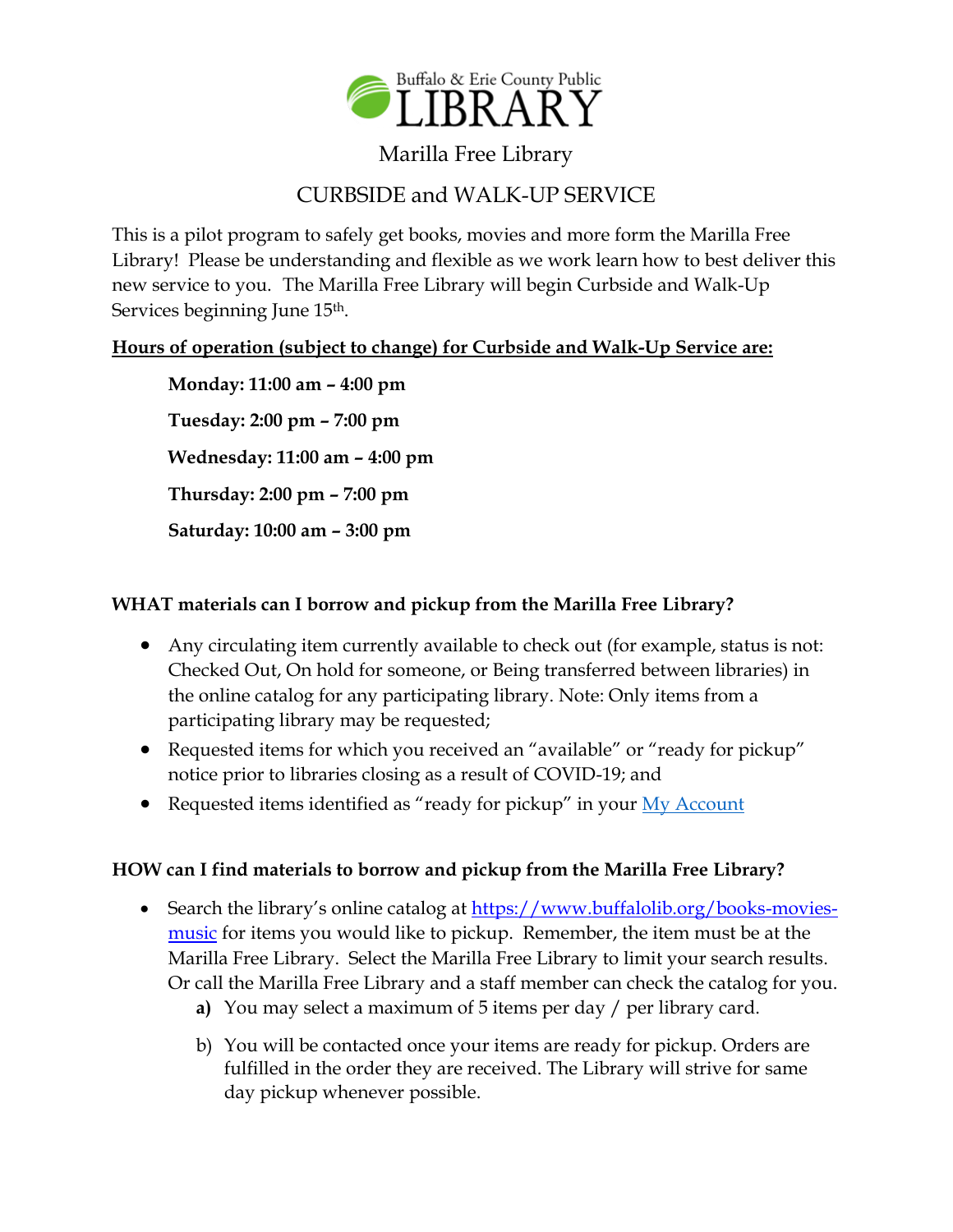- Once you have identified the items you would like to check out, call 652-7449 and a staff member will gather the items for you and arrange a pick up time.
- If you currently have hold items "ready for pickup" and were notified previously, please call the participating library to schedule a pickup.
- When scheduling a pickup, you will be asked for:
	- **a)** Your Library Card Number
	- **b)** First & Last Name and verification information
	- **c)** The make/color of your car (if applicable)

## PLEASE NOTE

- You must have your library card or photo ID with you at the time of pickup.
- The last pickup appointment will be 15 minutes prior to end of the pickup hours.
- If you know you can not make your scheduled appointment time, please call the library and we will try to reschedule a pickup time for you.
- If your items are not picked up by the end of our curbside pickup hours, the items will be removed from your account and re-shelved.
- You must wear a mask or face covering when picking up your materials.
- There is to be no congregating outside the library.
- Your account must be in good standing (i.e. Fines/Fees \$10 or less and 15 or fewer overdue library items).
- At this time we are unable to accommodate the transporting of items from one B&ECPL library to another.

### **PICKUP PROCEDURES**

### **For Curbside Pickup**

- 1. Please arrive at the designated time.
- 2. Park in the designated space, you will be provided with a number that corresponds with a parking spot.
- 3. Call the library when you arrive, 652-7449.
- 4. Please remain in your vehicle until your scheduled time and no other patrons are picking up their materials.
- 5. Wear a mask or face covering.
- 6. There will be a table set up on the sidewalk, please place your library card with numbers face up or you photo ID on the table and step back. Staff, using social distancing and health and safety measures including but not limited to wearing masks and gloves, will verify your identification with the information attached to your bag of items.
	- a. Staff will place your items on the table and step back.
	- b. Remove items from the table and return to your vehicle.